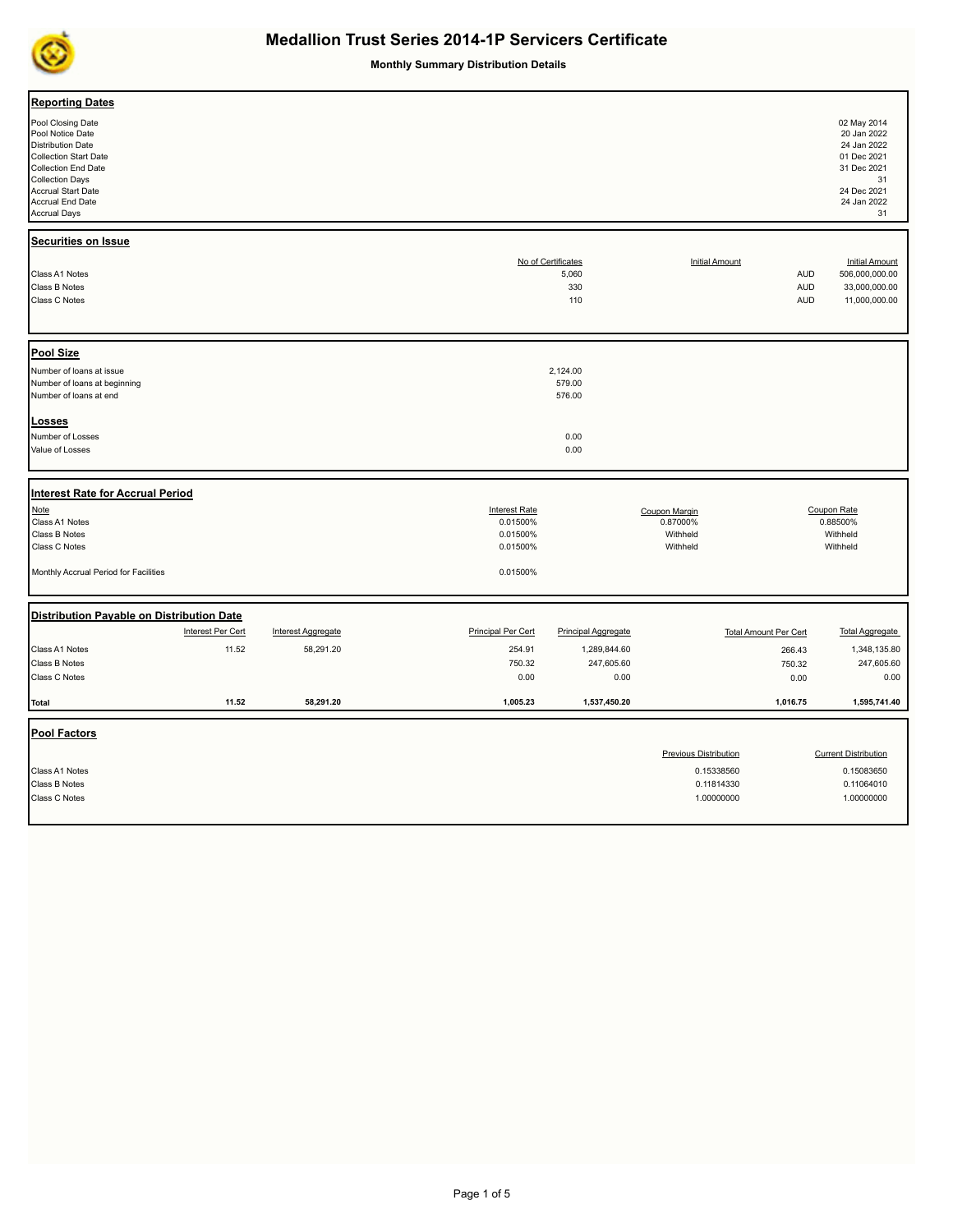

**Monthly Summary Distribution Details**

## **Monthly Cashflow Working Sheet**

|                                             | Aggregate  |
|---------------------------------------------|------------|
| FCC + Offset Total                          | 260,059.79 |
| Other Income                                | 0.00       |
| Interest On Collections                     | 30.24      |
|                                             |            |
| Available Distribution Amount               | 260,090.03 |
| Other Taxes                                 | 0.00       |
| Trustee and Manager Fees                    | 2,830.34   |
| Servicing Fee                               | 19,611.07  |
| <b>Liquidity Commitment Fee</b>             | 2,675.34   |
| <b>Support Facility</b>                     | 120,090.53 |
| <b>FCC Other Creditors</b>                  | 100.31     |
| Other Expense                               | 2,468.00   |
| <b>Liquidity Repayment Amount</b>           | 0.00       |
| A1 Coupon                                   | 58,291.20  |
| <b>B</b> Coupon                             | n/a        |
| Principal Draw Repayment Amount             | 0.00       |
| Principal Charge Off Reimbursement          | 0.00       |
| Extraordinary Reserve Draw Repayment Amount | 0.00       |
| C Coupon                                    | n/a        |
| Arranging Fee                               | 0.00       |
|                                             |            |
| Required Distribution Amount                | 246,402.69 |
| Income shortfall                            |            |
| <b>Liquidity Facility Draw</b>              | 0.00       |
| Principal Draw                              | 0.00       |
| Extraordinary Expense Draw                  | 0.00       |
|                                             |            |
| Income Carryover Amount                     | 0.00       |
| Principal Chargeoff Unreimbursement         | 0.00       |
| Principal Chargeoff                         | 0.00       |
| Total Principal Chargeoff Reimbursement Due | 0.00       |
|                                             |            |

#### **Payment Allocation Cascade**

|                                                | <b>Due Amount</b> | <b>Available Amount</b> | <b>Paid Amount</b> |
|------------------------------------------------|-------------------|-------------------------|--------------------|
| Available Distribution Amount                  |                   |                         | 260,090.03         |
| <b>Principal Draw</b>                          |                   |                         | 0.00               |
| <b>Liquidity Draw</b>                          |                   |                         | 0.00               |
| <b>Extraordinary Expense Draw</b>              |                   |                         | 0.00               |
| Available Funds                                |                   |                         | 260,090.03         |
| Other Taxes                                    | 0.00              | 260,090.03              | 0.00               |
| <b>Trustee and Manager Fees</b>                | 2,830.34          | 260,090.03              | 2,830.34           |
| Servicing Fee                                  | 19,611.07         | 257,259.69              | 19,611.07          |
| <b>Liquidity Commitment Fee</b>                | 2,675.34          | 237,648.62              | 2,675.34           |
| <b>Support Facility</b>                        | 120,090.53        | 234,973.28              | 120,090.53         |
| <b>FCC Other Creditors</b>                     | 100.31            | 114,882.75              | 100.31             |
| Other Expense                                  | 2,468.00          | 114,782.44              | 2,468.00           |
| <b>Liquidity Repayment Amount</b>              | 0.00              | 112,314.44              | 0.00               |
| A1 Coupon                                      | 58,291.20         | 112,314.44              | 58,291.20          |
| <b>B</b> Coupon                                | n/a               | 54,023.24               | n/a                |
| Principal Draw Repayment Amount                | 0.00              | 46,525.64               | 0.00               |
| Principal Charge Off Reimbursement             | 0.00              | 46,525.64               | 0.00               |
| Extraordinary Reserve Draw Repayment Amount    | 0.00              | 46,525.64               | 0.00               |
| C Coupon                                       | n/a               | 46,525.64               | n/a                |
| Arranging Fee                                  | 0.00              | 13,687.34               | 0.00               |
| <b>Total Income Carryover Amount</b>           |                   | 0.00                    |                    |
| <b>Total Principal Chargeoff Reimbursement</b> |                   |                         | 0.00               |
| <b>Excess Distribution</b>                     |                   |                         | 13,687.34          |
| Unpaid Facility Int Chg                        |                   |                         |                    |
| - Liquidity                                    |                   |                         | 0.00               |
| - Extraordinary Expense                        |                   |                         | 0.00               |
| <b>Unpaid Security Interest Amount</b>         |                   |                         |                    |
| - Class A1 Notes                               |                   |                         | 0.00               |

- Class A1 Notes 0.00

- Class B Notes

- Class C Notes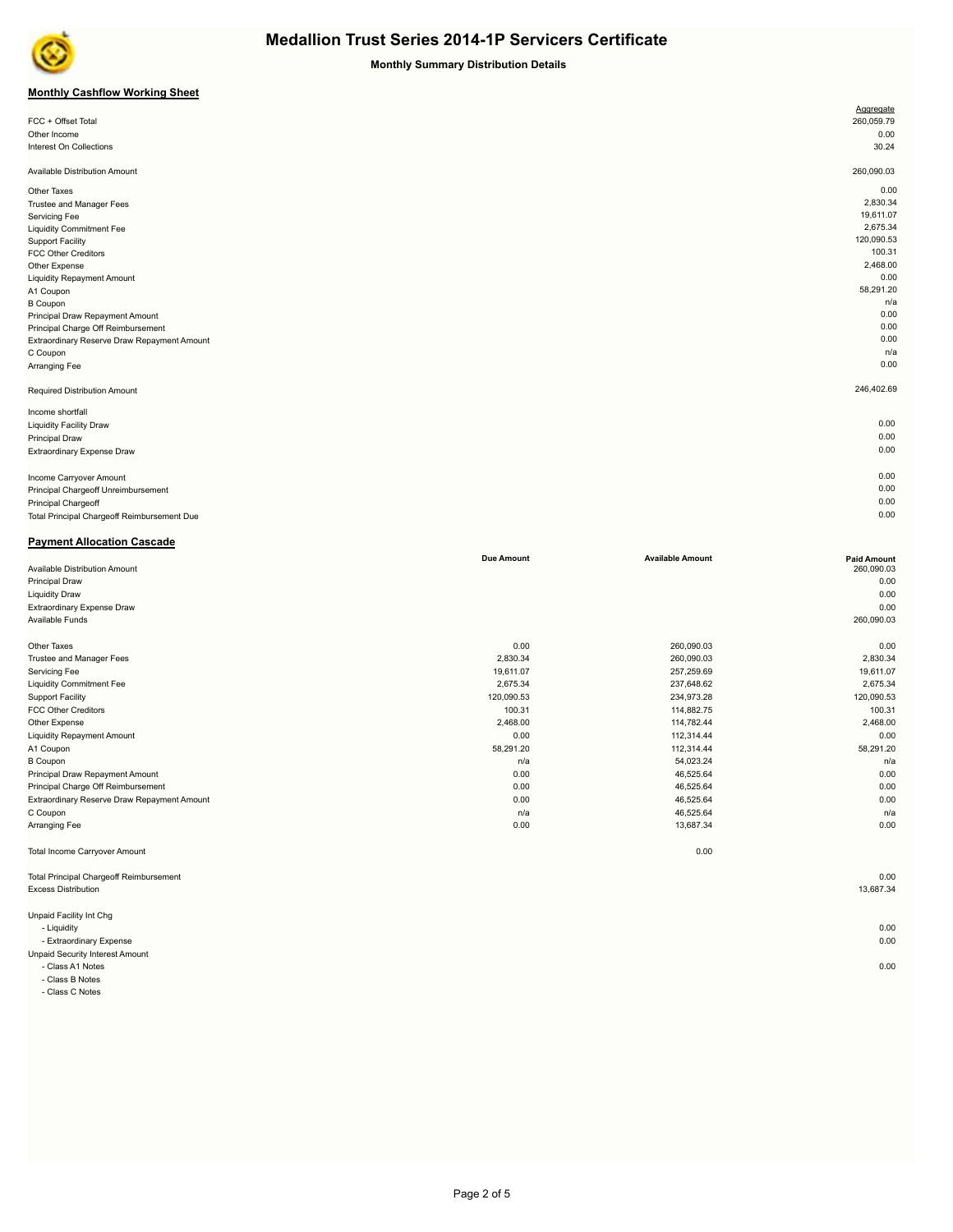

#### **Monthly Summary Distribution Details**

### **Facilities Outstanding**

| . acmacs outstanding                         |              |
|----------------------------------------------|--------------|
| Liquidity Commitment Facility Limit          | 3,500,000.00 |
| Beginning Liquidity Commitment Facility      | 3,500,000.00 |
| Previous Liquidity Facility Draw             | 0.00         |
| Repayment of Liquidity Facility              | 0.00         |
| <b>Liquidity Facility Draw</b>               | 0.00         |
| <b>Ending Liquidity Commitment Facility</b>  | 3,500,000.00 |
| <b>Beginning Principal Draw</b>              | 0.00         |
| Previous Principal Draw                      | 0.00         |
| Repayment of Principal Draw                  | 0.00         |
| <b>Principal Draw</b>                        | 0.00         |
| <b>Ending Principal Draw</b>                 | 0.00         |
| ExtraOrdinary Expense Facility Limit         | 150,000.00   |
| Beginning ExtraOrdinary Expense Facility     | 150,000.00   |
| Previous ExtraOrdinary Expense Draw          | 0.00         |
| Repayment of ExtraOrdinary Expense Facility  | 0.00         |
| ExtraOrdinary Expense Draw                   | 0.00         |
| <b>Ending ExtraOrdinary Expense Facility</b> | 150,000.00   |
|                                              |              |

## **Coupon and Principal Distribution Workshee**

|                                                       | Per Gertificate | Aggregate |
|-------------------------------------------------------|-----------------|-----------|
| <b>Class A1 Notes</b>                                 |                 |           |
| Unpaid Security Coupon (after last distribution date) | 0.00            | 0.00      |
| Interest on Unpaid Security Coupon                    | 0.00            | 0.00      |
| Security Coupon                                       | 11.52           | 58,291.20 |
| <b>Total Coupon</b>                                   | 11.52           | 58,291.20 |
|                                                       |                 |           |
| Unpaid Security Coupon (after last distribution date) |                 |           |
| Interest on Unpaid Security Coupon                    |                 | 0.00      |
| Security Coupon                                       |                 | 58,291.20 |
| Coupon Payable                                        | 11.52           | 58,291.20 |
| <b>Unpaid Security Coupon</b>                         |                 | 0.00      |
|                                                       |                 |           |

#### **Class B Notes**

| Unpaid Security Coupon (after last distribution date) |  |
|-------------------------------------------------------|--|
| Interest on Unpaid Security Coupon                    |  |
| <b>Security Coupon</b>                                |  |
| <b>Total Coupon</b>                                   |  |
|                                                       |  |

## Unpaid Security Coupon (after last distribution date)

Interest on Unpaid Security Coupon Security Coupon Coupon Payable Unpaid Security Coupon

**Class C Notes**<br>Unpaid Security Coupon (after last distribution date) Interest on Unpaid Security Coupon Security Coupon Total Coupon

Unpaid Security Coupon (after last distribution date) Interest on Unpaid Security Coupon Security Coupon Coupon Payable Unpaid Security Coupon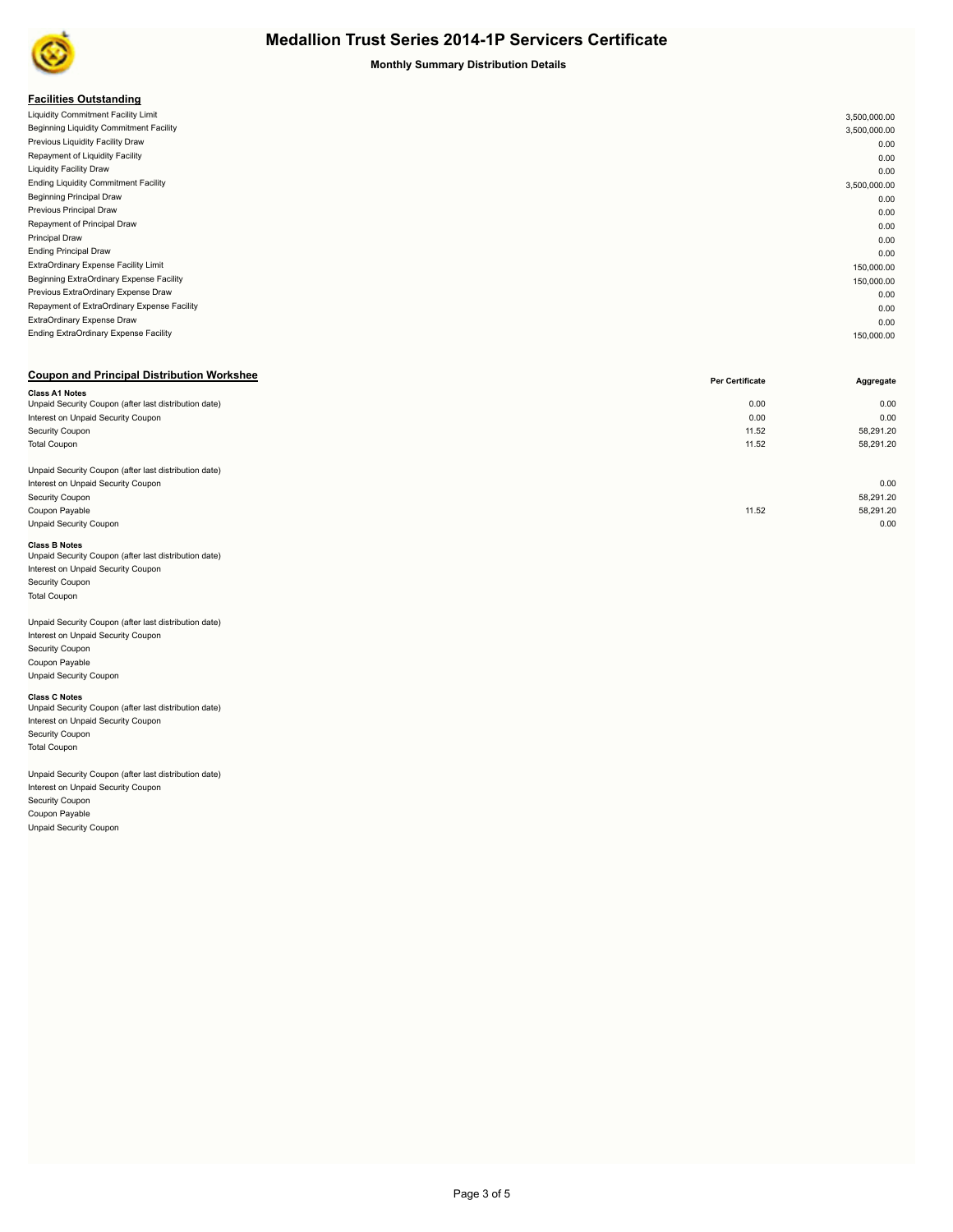

## **Monthly Summary Distribution Details**

| <b>Principal Amount</b> |
|-------------------------|
|-------------------------|

| <b>Principal Collection</b>                                           | 2,045,179.34 |
|-----------------------------------------------------------------------|--------------|
| plus Repurchases                                                      | 0.00         |
| less Total Customer Redraw                                            | -507,709.25  |
| plus Redraw Bond Issue This Month                                     | 0.00         |
| Aggregate Principal Damages from Seller & Servicer                    | 0.00         |
| Principal Chargeoff Reimbursement                                     |              |
| - Class A1 Notes                                                      | 0.00         |
| - Class B Notes                                                       | 0.00         |
| - Class C Notes                                                       | 0.00         |
| <b>Principal Rounding</b>                                             | 21.22        |
|                                                                       |              |
| <b>Scheduled Principal Amount</b>                                     | 249,415.87   |
| Unscheduled Principal Amount - Principal Prepayment                   | 1,116,037.85 |
| Unscheduled Principal Amount - Full Prepayment                        | 679,725.62   |
| Unscheduled Principal Amount - less Redraws + Chargeoff Reimbursement | 1,288,054.22 |
|                                                                       |              |
| Total Available Principal Amount for Redraw Bonds                     | 1,537,491.31 |
|                                                                       |              |
| Principal Rounding b/f                                                | 21.22        |
| <b>Total Unscheduled Principal Amount</b>                             | 1,288,054.22 |
| <b>Total Scheduled Principal Amount</b>                               | 249.415.87   |
| Previous Principal Carryover Amount                                   | 0.00         |
| Total Available Principal Amount for Notes                            | 1,537,491.31 |
| Net Principal Draw                                                    | 0.00         |
| Net Total Available Principal Amount for Notes                        | 1,537,491.31 |
|                                                                       |              |

| <b>Principal Allocation</b>                                  | <b>Certificate Amount</b> | Aggregate       |
|--------------------------------------------------------------|---------------------------|-----------------|
| Class A Percentage via Stepdown                              |                           | 0.00            |
| Class A1 Principal Payment                                   | 254.91                    | 1,289,844.60    |
| Class B Principal Payment                                    | 750.32                    | 247,605.60      |
| Class C Principal Payment                                    | 0.00                      | 0.00            |
| Principal rounding c/f                                       |                           | 41.11           |
| Outstanding Principal - beginning period                     |                           | 92,361,821.28   |
| less Principal Repayment                                     |                           | $-2,045,179.34$ |
| plus Total Customer Redraw                                   |                           | 507,709.25      |
| less Principal Losses                                        |                           | 0.00            |
| <b>Plus Substitutions</b>                                    |                           | 0.00            |
| Outstanding Principal - Closing period                       |                           | 90,824,351.19   |
| <b>Principal Losses</b>                                      |                           |                 |
| <b>Principal Losses</b>                                      |                           | 0.00            |
| Principal Draw Amount - Pool Mortgage Insurance Policy       |                           | 0.00            |
| Principal Draw Amount - Individual Mortgage Insurance Policy |                           | 0.00            |

| Net Principal Losses                        | 0.00 |
|---------------------------------------------|------|
| Principal Chargeoff                         | 0.00 |
| - Class A1 Notes                            | 0.00 |
| - Class B Notes                             | 0.00 |
| - Class C Notes                             | 0.00 |
|                                             |      |
| Class A1 Notes                              |      |
| Beginning Unreimbursed Principal Chargeoffs | 0.00 |
| Principal Chargeoff                         | 0.00 |
| Principal Chargeoff Reimbursement           | 0.00 |
| Ending Unreimbursed Principal Chargeoffs    | 0.00 |
|                                             |      |
| <b>Class B Notes</b>                        |      |
| Beginning Unreimbursed Principal Chargeoffs | 0.00 |
| Principal Chargeoff                         | 0.00 |
| Principal Chargeoff Reimbursement           | 0.00 |
| Ending Unreimbursed Principal Chargeoffs    | 0.00 |
|                                             |      |
| <b>Class C Notes</b>                        |      |
| Beginning Unreimbursed Principal Chargeoffs | 0.00 |
| Principal Chargeoff                         | 0.00 |
|                                             |      |